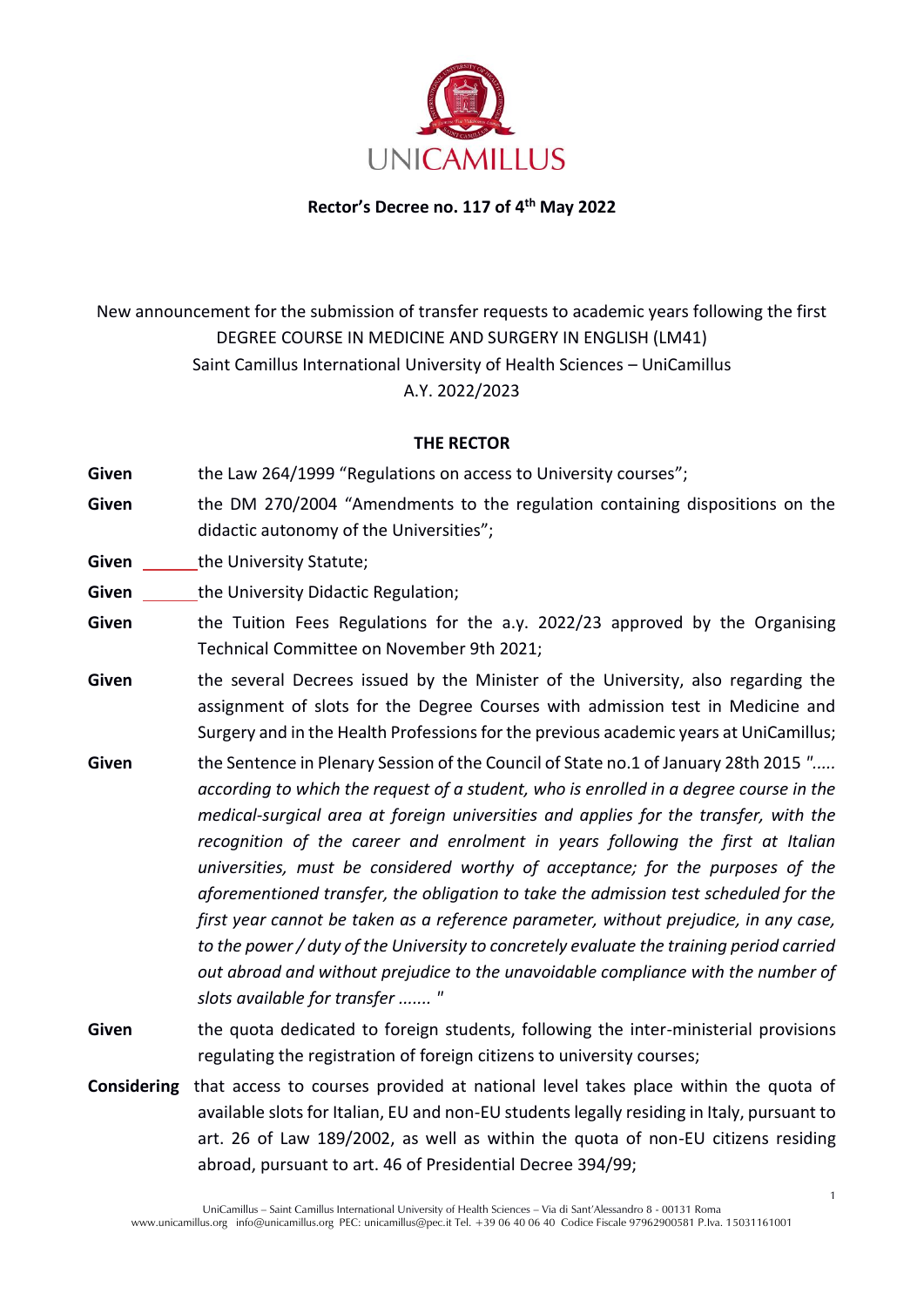

- **Considering** that the maximum number of transfers/passages to be accepted for each Degree Course with admission test must be defined in relation to the number of vacancies following renunciation or transfer/transition to other locations;
- **Acknowledging** number of available slots made available for the six-year Degree Course in Medicine and Surgery with national programming;
- **Deemed as necessary** to announce the filling of vacancies in the six-year Degree Course in Medicine and Surgery.

#### **DECREES**

#### **Article 1 – Available slots**

For the academic year 2022/2023 the slots available for transfer from another Italian or foreign University to the Degree Course in Medicine and Surgery in English with admission test of Saint Camillus International University of Health Sciences (herein after "UniCamillus") are indicated in the following table:

| <b>Degree Courses</b>                 | <b>Available</b><br>slots | Year        |
|---------------------------------------|---------------------------|-------------|
| Degree Course in Medicine and Surgery | 21                        | $2^{\circ}$ |
| Degree Course in Medicine and Surgery | 5                         | $3^{\circ}$ |
| Degree Course in Medicine and Surgery | 4                         | $4^\circ$   |

The number of available slots may increase to an extent equal to the number of slots made available following study waiver or transfers of UniCamillus' students.

#### **Article 2 – Admission requirements**

The following candidates are eligible to participate in the selective procedure referred to in this Call for application:

1. Students enrolled in the Degree Course in Medicine and Surgery of an Italian or foreign University;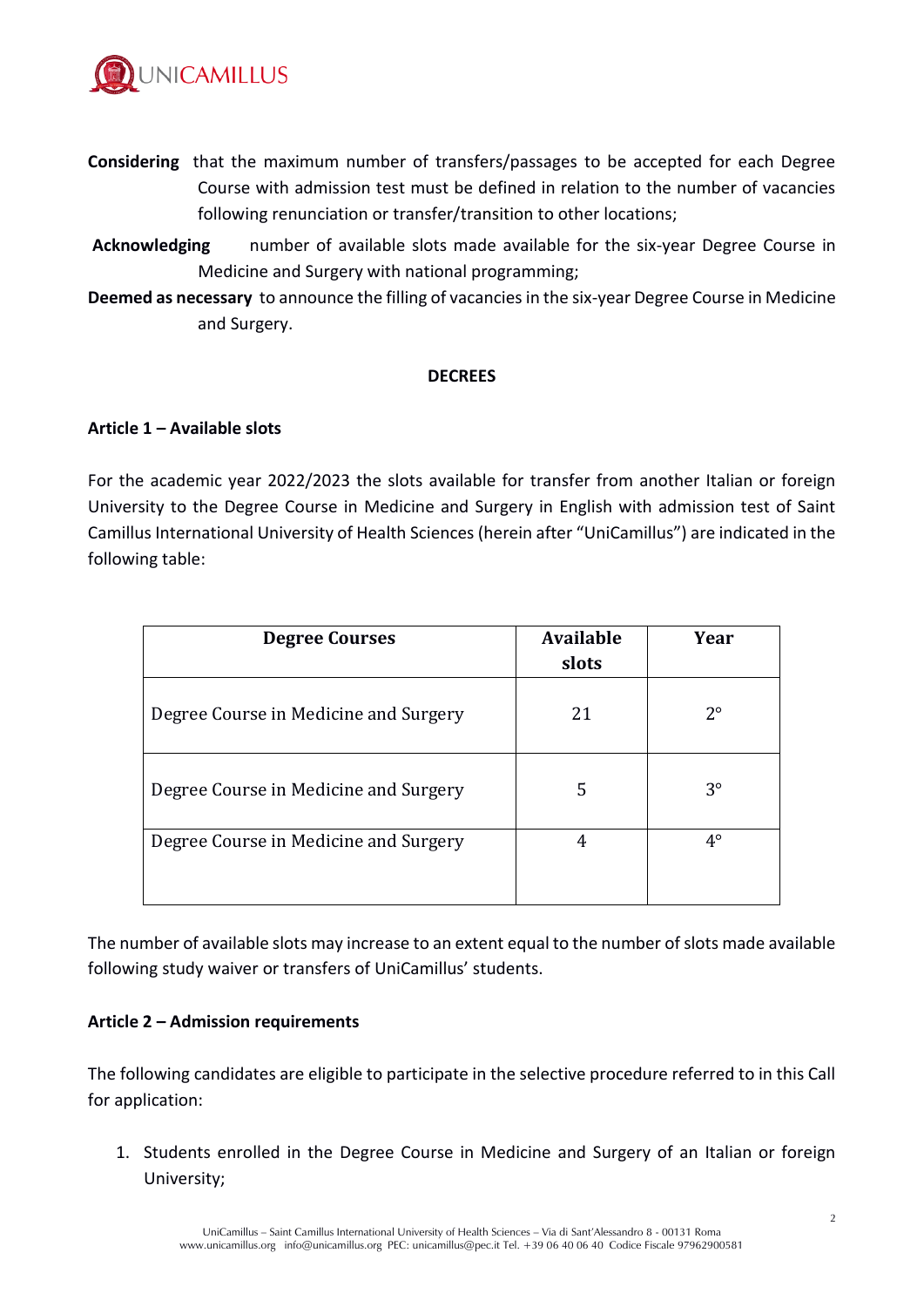

- 2. Students enrolled in the Degree Course in Dentistry of an Italian or foreign University;
- 3. Graduates in the Degree Course in Dentistry requiring the recognition of their previous career for the transition to the Degree Course in Medicine and Surgery for years following the first;
- 4. Students enrolled in other degree courses of an Italian or foreign University who gained at least 24 CFU (University Credits) in subjects which can be validated in the UniCamillus Degree Course in Medicine and Surgery for the transfer to the second year of Medicine. Concerning the transfer to the third year, students must have gained at least 52 CFU in subjects that can be validated in the UniCamillus Degree Course in Medicine and Surgery. Concerning the transfer to the fourth year, students must have gained at least 90 CFU in subjects that can be validated in the UniCamillus Degree Course in Medicine and Surgery. Only subjects and CFU achieved by candidates and included in the first, second and third year of the UniCamillus study plans will be evaluated (depending on the requested transfer to the second, third or fourth year);
- 5. Graduates holding other degrees who gained at least 24 CFU in subjects that can be validated in the UniCamillus Degree Course in Medicine and Surgery for the transfer to the second year of Medicine. Concerning the transfer to the third year, students must have gained at least 52 CFU in subjects that can be validated in the UniCamillus Degree Course in Medicine and Surgery. Concerning the transfer to the fourth year, students must have gained at least 90 CFU in subjects that can be validated in the UniCamillus Degree Course in Medicine and Surgery. Only subjects and CFU achieved by candidates and included in the first, second and third year of the UniCamillus study plans will be evaluated (depending on the requested transfer to the second, third or fourth year).

In the case of students coming from non-Italian Universities, UniCamillus will evaluate the educational path of students requesting the transfer, with particular regard to peculiarities of the Degree Course, passed exams, completed theoretical studies and practical experience acquired in the University of origin, in relation to their compatibility with the didactic systems of UniCamillus.

Requests of transfer from students enrolled or graduatesin academic systems prior to the University reform referred to in Ministerial Decree 270/2004 will not be accepted.

# **Article 3 – Application submission: methods and deadlines**

Applications must only be submitted through the online procedure (as per the guide in Annex 1) via the Student Portal by 1 p.m. on 06/06/2022.

Within the portal, after entering all the required data, candidates will have to upload the following documents:

- Application form (*available on the Portal*): the applicant can request an incoming transfer to the 2<sup>nd</sup>, 3<sup>rd</sup> or 4<sup>th</sup> year of a Degree Course by choosing in the application form a single option. Should the form be filled out without specifying the year of interest for the incoming transfer or if more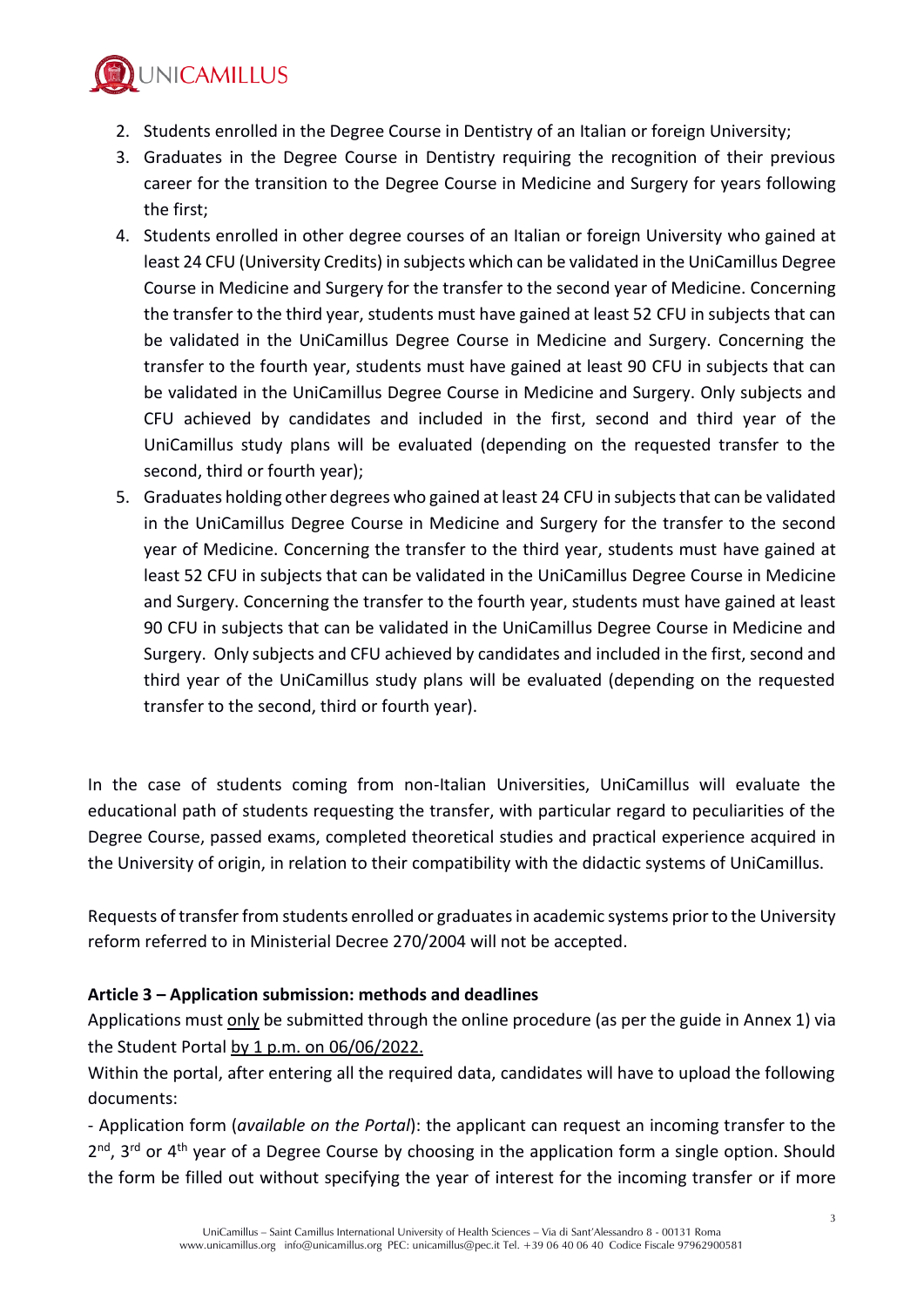

options (2<sup>nd</sup>, 3<sup>rd</sup> or 4th year) are indicated by the candidate, the application will be considered null and void;

- Study Plan;

- Proof of payment of Euro 170,00 for participation in the Call for application;

- Syllabus of each passed exam for which candidates require the validation. Syllabuses must be issued by the University of origin;

- Duplicate of a valid identity document;

- Enrolment certificate or, in case of graduate candidate, graduation certificate issued by the University of origin, stating passed exams and grades, CFU achieved and Scientific Disciplinary Sectors. In the event the certificate cannot be provided within the deadline, only students from Italian universities can submit a self-certification (*to be created using the format available on the Portal*), stating all the required information. The self-certification shall be provisional and does not replace the certificate, which can be submitted even beyond the deadline, but by 10/06/2022 at 1 p.m. If the Commission does not receive this certification by the aforementioned deadline, the Commission will not examine the application and will exclude it ex officio;

- Statement confirming the acknowledgment of the Policy for the protection of personal data under articles 13 and 14 of Regulation (EU) 2016/679 on "protection of individuals concerning the treatment of personal data" (hereinafter also "GDPR") provided by UniCamillus (*available on the Portal*).

Fees of participation in this transfer Call for application is Euro 170.00 (one hundred and seventy / 00) and payment must in any case be made through the online procedure no later than 1 p.m. on the expiry date of this Call.

The contribution to the expenses will not be reimbursed for any reason.

Students enrolled or graduated in a foreign University cannot provide the self-certification. They must attach certified documents issued by the home University stating the requested information, along with a translation in Italian language certified by the responsible bodies pursuant to the current legislation. Study plans and syllabuses must be issued on the letterhead of the University of origin and must include stamp and signature of the person in charge of the procedure, to allow UniCamillus to directly interact with this person in case of possible veracity checks, at its own discretion, together with official legalized translation in Italian and a declaration issued by the competent Academic Authority proving the applied mark system or, in other words, the value system, along with a certified translation in Italian language. Lastly, students transferring from non-Italian Universities must submit official declaration, released by the competent Italian Embassy or Consulate General, certifying the acknowledgement of their University of origin by the relevant Government. Any other documentation will not be taken into consideration by the Evaluation Commission. The mentioned documents must always be sent through the Student Portal in the dedicated sections.

Please Note: The files uploaded to the platform must not exceed a total of 30 Megabytes in upload.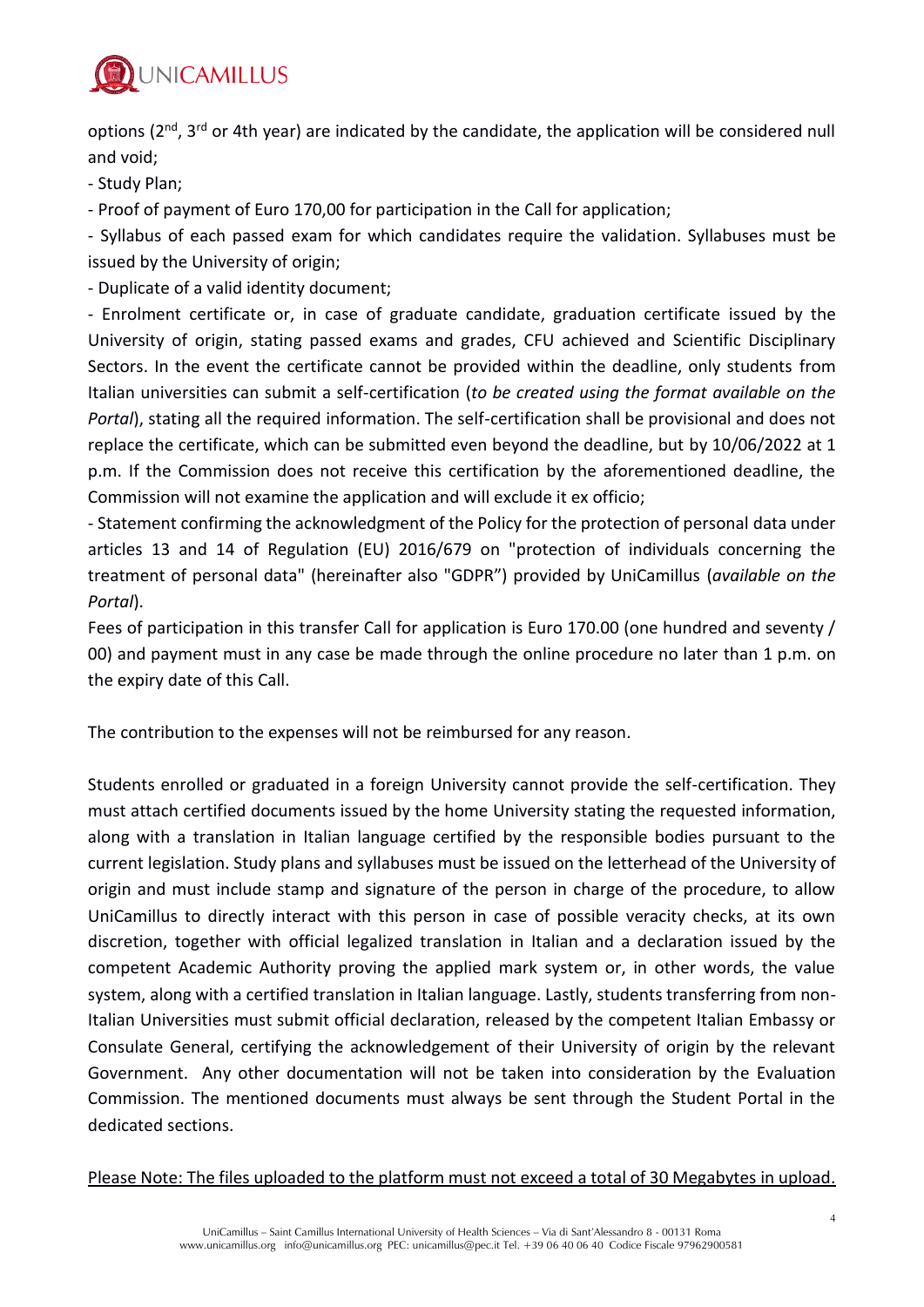

In the absence of the aforementioned documents, or part of it, the application will not be considered valid and will not be examined by the Commission.

For any information regarding the registration procedure, please contact the Registrar's Office at the following email address: [trasferimenti@unicamillus.org.](mailto:trasferimenti@unicamillus.org)

#### **Article 4 – Criteria and evaluation of the applications**

If the number of applications received and considered valid is equal to or less than the number of available slots, the selection will not be carried out, notwithstanding the provisions - only for students / graduates in degree courses other than Medicine and Dentistry – indicated at points 4 and 5 of Article 2 of this Call for application.

If the number of valid applications received is higher than the number of available slots, applications will be examined by a dedicated Commission evaluating the study curriculum of each candidate and providing for the recognition of CFU basing on what has been achieved by the candidate in the university of origin and as provided by the didactic regulations of the UniCamillus Degree Courses. For this purpose, concerning transfers to the second year of the Degree Course in Medicine and Surgery, among the courses and CFU obtained by the candidate, only those corresponding to the first year of the UniCamillus study plan will be examined by the Evaluation Commission. Concerning transfers to the third year of the Degree Course in Medicine and Surgery, among the courses and CFU obtained by the candidate, only those corresponding to the first and second year of the UniCamillus study plan will be examined by the Evaluation Commission. Concerning transfers to the fourth year of the Degree Course in Medicine and Surgery, among the courses and CFU obtained by the candidate, only those corresponding to the first, second and third year of the UniCamillus study plan will be examined by the Evaluation Commission. Please, see UniCamillus study plans attached to this announcement.

More specifically, for enrolment in years following the first, candidates must provide:

- in order to enrol in the second year, candidates must provide at least 24 valid CFU present in the study plan of the first year at UniCamillus and corresponding to its didactic program.
- in order to enrol in the third year, candidates must provide at least 52 valid CFU present in the study plan of the first and second year at UniCamillus and corresponding to its didactic program.
- in order to enrol in the fourth year, candidates must provide at least 90 valid CFU present in the study plan of the first, second and third year at UniCamillus and corresponding to its didactic program.

CFU related to internships will not be considered.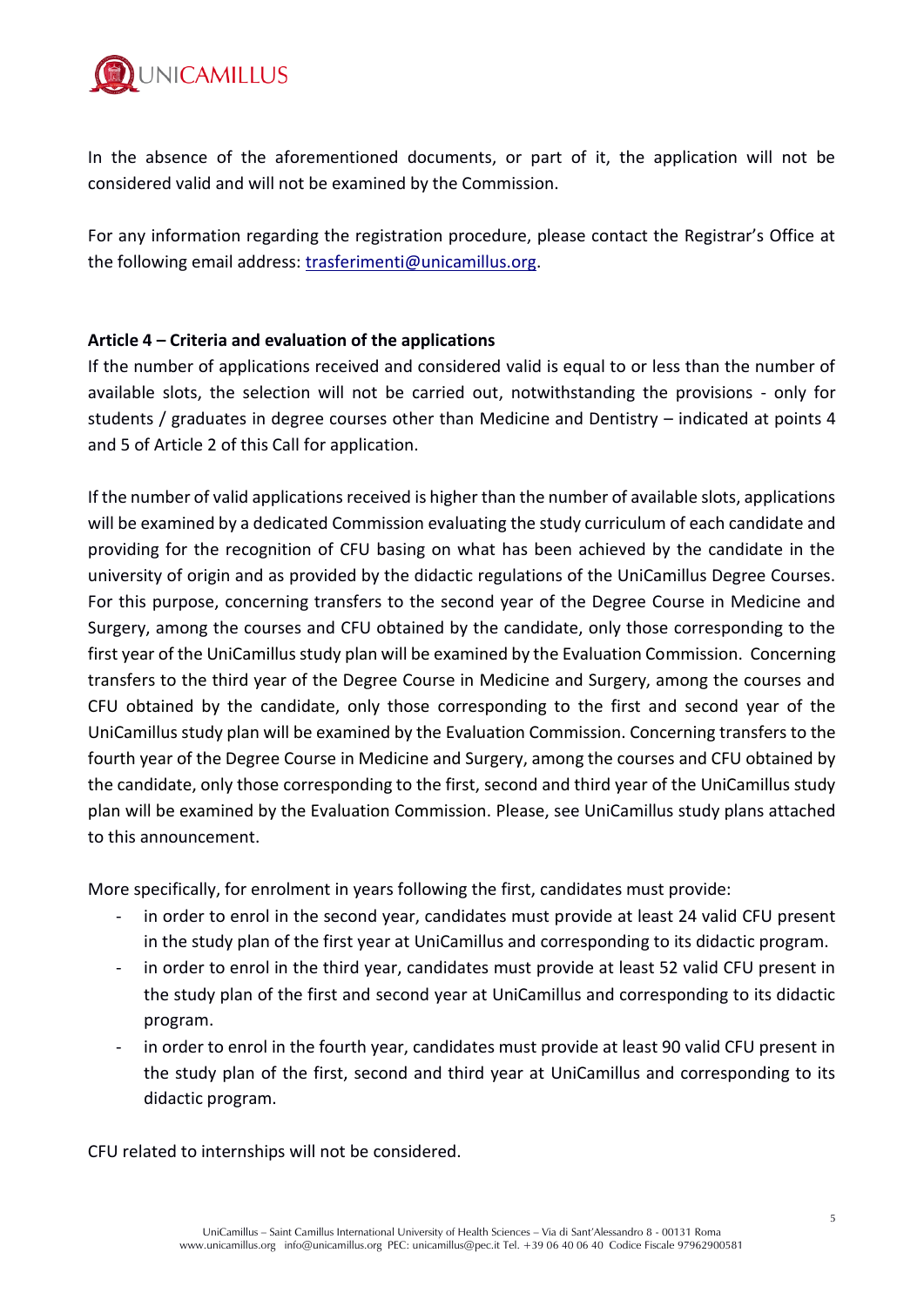

Candidates providing less than 24 CFU will not be eligible for any transfer.

The assessment on the recognisability of the CFU is valid exclusively for the selective procedure referred to in this Call for application.

# **Article 5 – Creation of the ranking**

Only exams passed and officially recorded within the deadline of this UniCamillus Call for application, and indicated in the application form, will be taken into consideration. Only exams related to the courses corresponding to the UniCamillus study plan will be evaluated according to the provisions of the present Call for application.

The ranking will be published by 21/06/2022 on the website [www.unicamillus.org.](http://www.unicamillus.org/)

The ranking will report:

- a complete list of received applications;
- references of the candidate anonymously reported (initials of surname, name and date of birth);
- indication of admission to transfer.

In case the number of valid applications received is higher than the number of available slots, the ranking will be created according to the highest number of CFU recognized by the Commission. In any case, candidates who obtained a credits recognition lower than the CFU minimum threshold useful for transfer (24 CFU/52 CFU/90 CFU) will not be admitted.

In case the Commission recognizes an equal amount of CFU to more than a candidate, priority will be given to the youngest candidate.

# **Article 6 – Pre-Enrolment**

Under penalty of exclusion, candidates entitled to enrol must carry out the pre-enrolment procedure within 1 p.m. on 28/06/2022, according to the following procedure:

1. paying the first instalment of the university fee for an amount equal to Euro 6,500.00 (six thousand and five hundred / 00);

2. submitting a declaration certifying that the candidate fully read the Student Contract (attached to this Call for application) and the Tuition Fees and Contribution Regulations for the academic year 2022/2023 (available on the University web portal at the following link https://www.unicamillus.org/it/regolamenti/).

The publication of the ranking and all related notices on the University website has official communication value to interested parties. Any personal communications that may be sent to the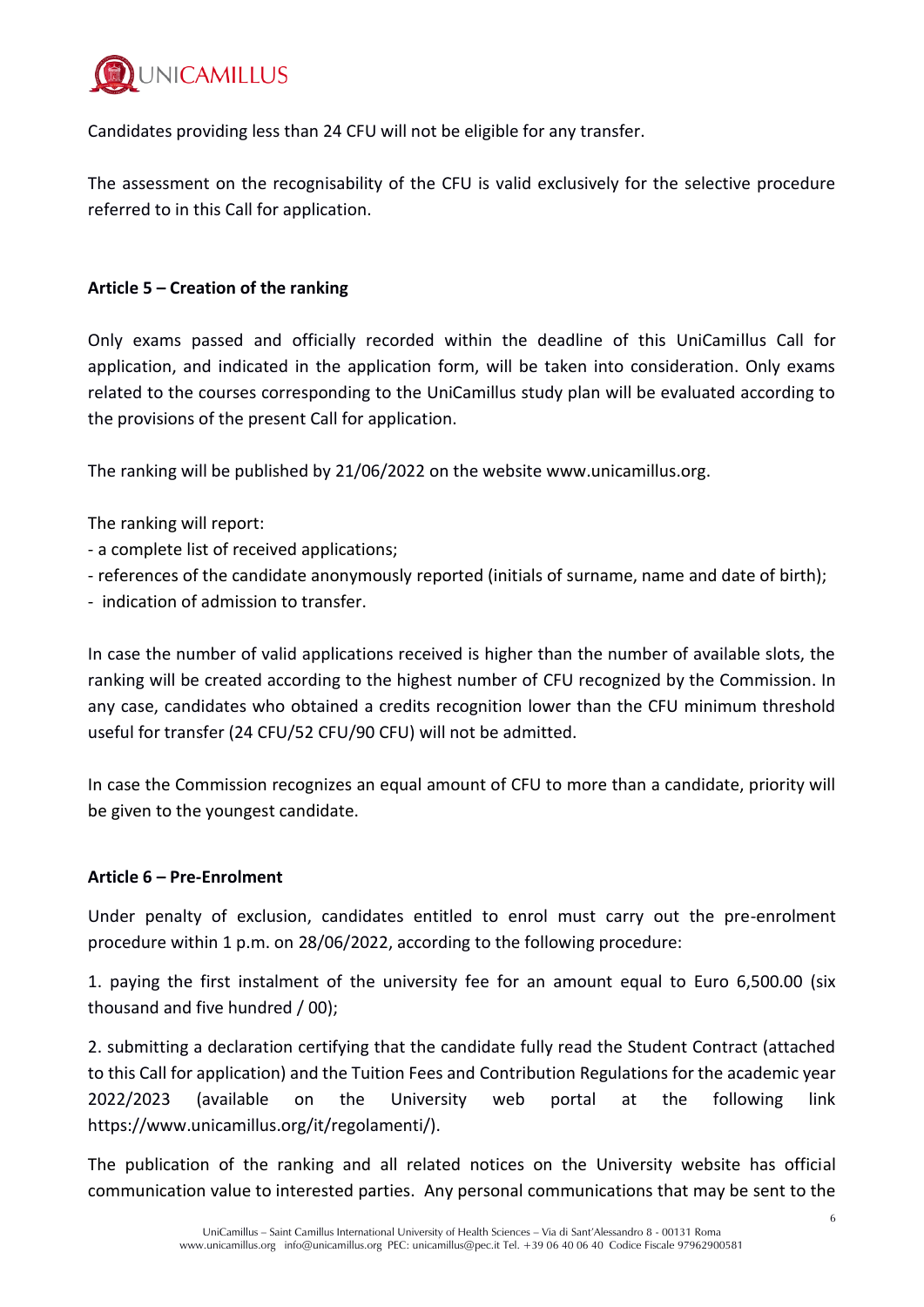

email addresses entered in the application form will have the sole purpose of facilitating them in following the competition process, but will not, in any case, replace the notices published on the University website. It is therefore candidates' responsibility to verify their position by following the modalities and deadlines provided to complete the enrolment. Any candidate who waives or does not complete the enrolment procedure within the indicated deadlines will not be reimbursed for the amounts already paid in any case and will be automatically considered waivered.

In case the pre-enrolment is completed in remote modality or outside the University's premises, students can exercise the right of reconsideration, within 14 (fourteen) days from the date of preenrolment (the count of the date starts from the date in which payments were made), expressly informing UniCamillus regarding his intention to waive, through certified letter with return receipt.

If the right of reconsideration is exercised, UniCamillus will reimburse students for the amounts paid for the pre-enrolment within the following 14 (fourteen) days, withholding only the 5% of the paid amount, for secretarial and pre-enrolment services borne by the University, using the same means of payment used by the User for the initial payment, unless a different means of payment is expressly indicated.

Apart from the mandatory cases expressly stated in this Call for application, no reimbursement of payments will be carried out under any circumstances.

# **Article 7 - Enrolment**

From September 5th, 2022, and until 4 p.m. on September 14th, 2022, in order to enrol in the second, third or fourth year of the Degree Course, candidates who acquired the right to enrol must complete the online enrolment procedure by providing the following documents:

- enrolment application, available online, addressed to the Rector and acceptance of the UniCamillus Code of Ethics;
- Student Contract, signed for acceptance (form available online);
- digital photograph (to be uploaded);
- duplicate of an identity document and duplicate of the health card (fiscal code) foreigners legally residing in Italy must also submit a valid residence permit;
- privacy policy (available online);
- statement of no impediment to the transfer issued by the Home University (except for graduate candidates);
- proof of payment of the second instalment of the tuition fees of Euro 6,500.00 (six thousand and five hundred / 00). Payment of the third and last instalment of Euro 7,000.00 (seven thousand / 00) must be made by 31 January 2023;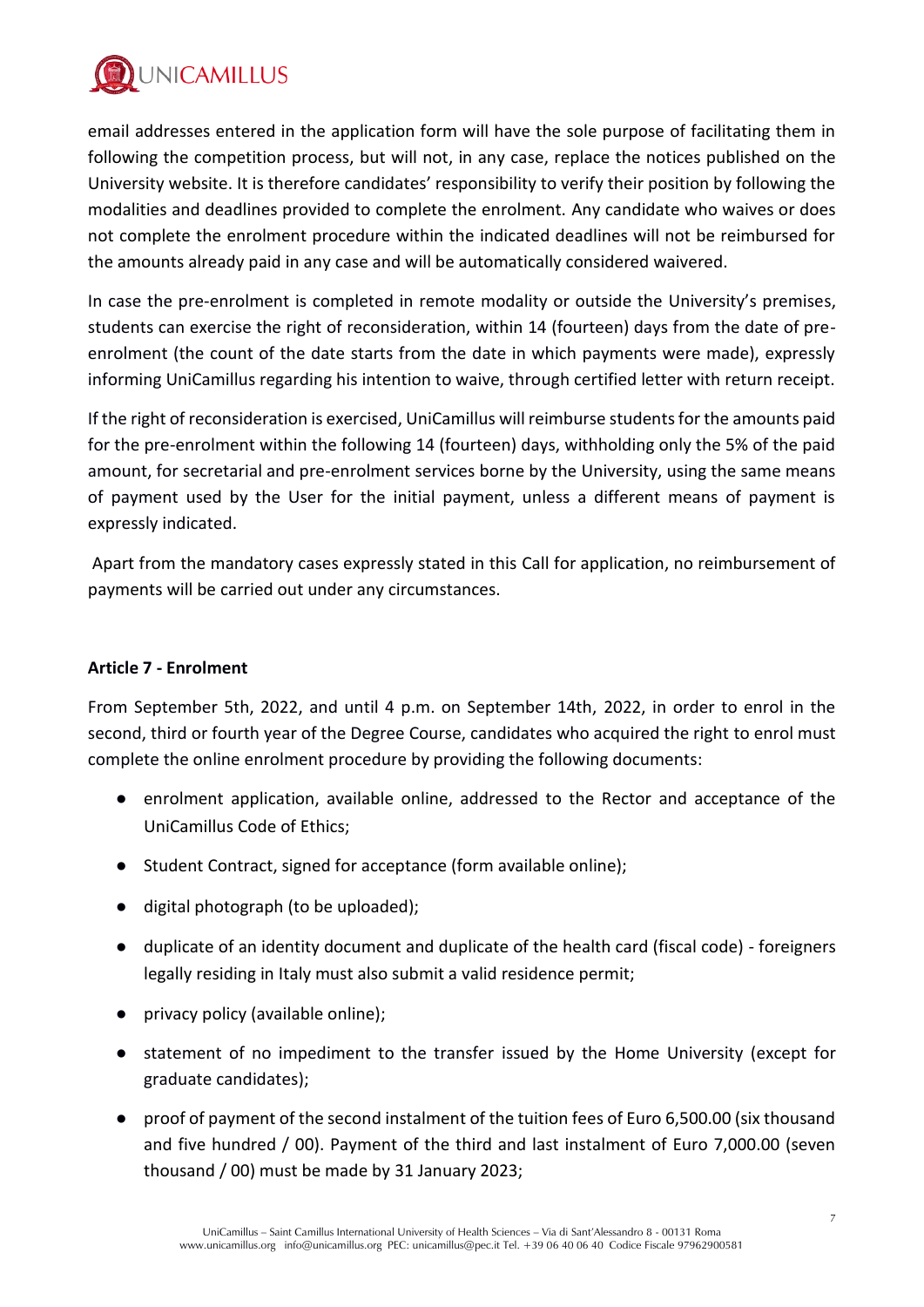

- revenue stamp worth Euro 16,00;
- proof of payment of the Regional Tax, to be paid directly to Lazio Region (please see the related instructions on http://www.laziodisco.it/come-fare-per/tassa-regionale-per-ildiritto-allo-studio/).

By September 30th, 2022 (under penalty of exclusion) Italian and foreign students with degrees obtained abroad, must submit to the Registrar's Office the official translation in Italian (legalised, if necessary) of their degrees, along with Declaration of Value issued by the Italian Embassy or Italian Consulate General competent for the territory where the degrees were issued.

In the event that enrolment has been completed remotely or outside the University premises, within the term of 14 (fourteen) days starting from the date of signing the Student Contract (in case of missing indication of the date on the Student Contract, the time will be calculated starting from the date in which payments were made), students can exercise the right of reconsideration by clearly communicating to UniCamillus the will to reconsider, via registered letter with return receipt. In case candidates exercise the right of reconsideration, UniCamillus will proceed to reimburse candidates for the costs incurred for enrolment, within the following 14 (fourteen) days withholding 5% of the paid amount for secretarial and enrolment services- using the same means of payment employed by the User, unless a different means of payment is expressly indicated. Exercising the right to reconsider is equivalent to submitting a study waiver request.

# **Article 8 – Procedures for waiver, transfer and abandonment of studies**

Students who wish to waive their studies will have to submit their study waiver request by using the format provided by UniCamillus and send it by Certified Email (PEC) to [office.unicamillus@pec.it.](mailto:office.unicamillus@pec.it) Alternatively, they can use the online procedure by entering the University's student portal (GOMP) with their credentials and visiting the section: "career> applications> study waiver application".

In the event of waiver or transfer, the amounts already paid up to the time of submission of the relative application will not be reimbursed under any circumstances by the University.

Students who waive their studies or abandon them after the start of lessons is required to pay in full the fees and contributions provided for by the Tuition Fees Regulations for the Academic Year in which he is enrolled.

**No refunds will be made for made payments except in the cases expressly stated in this Call for application.**

# **Article 9 - Mandatory vaccinations**

At the time of enrolment, admitted students state their commitment to be screened for what follows, within 15 days from their enrolment: